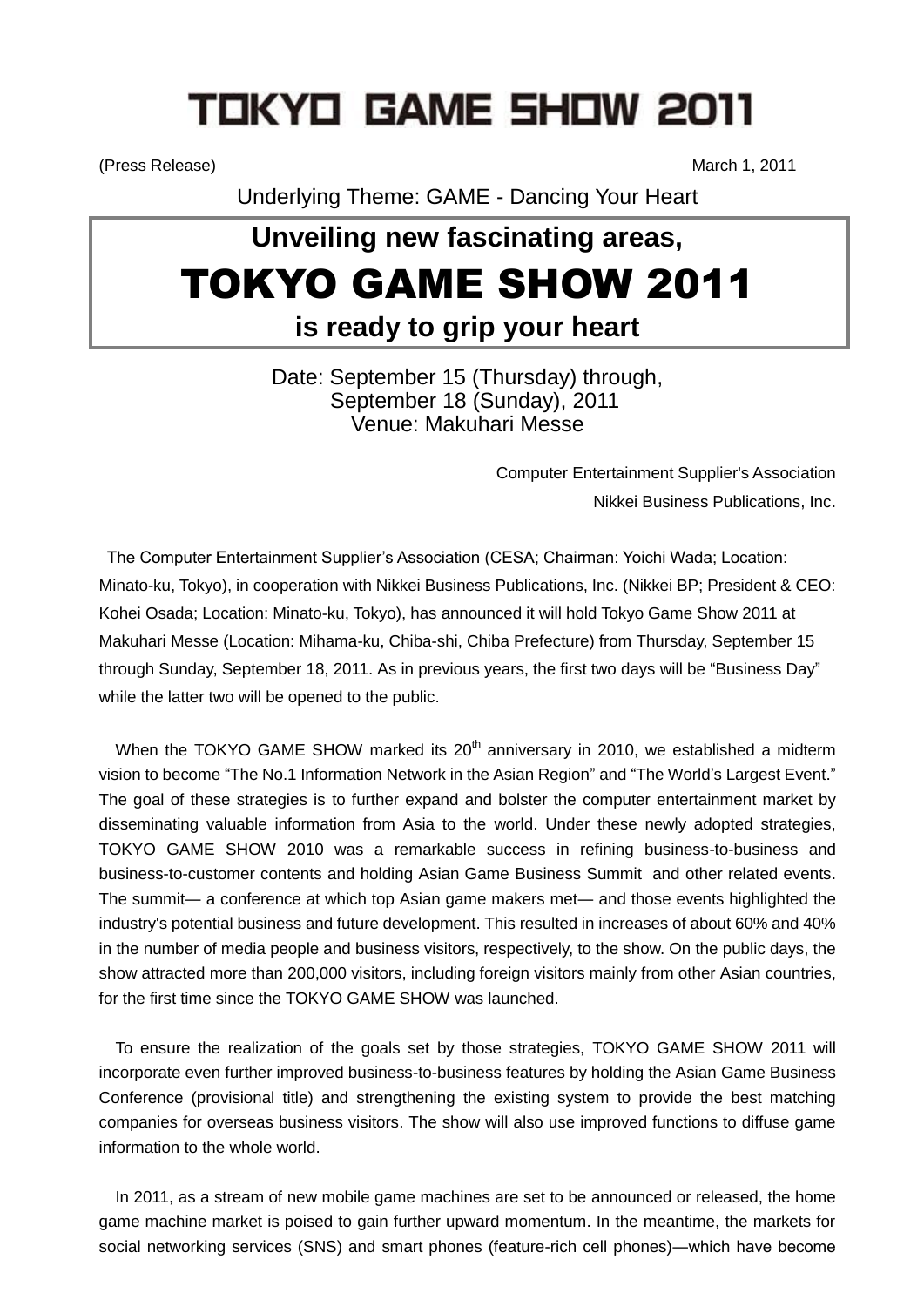increasingly more intertwined with games―are expanding increasingly rapidly on a global level. To better serve not only business but general visitors, TOKYO GAME SHOW 2011 will exhibit items that fulfill the needs of the trends in the video game industry. This computer entertainment show will showcase a wide array of game items so that visitors can enjoy new, fascinating game experiences.

#### **For the 2011 event, TOKYO GAME SHOW has a new theme:**

## *"GAME – Dancing Your Heart"*

The digital and communication technological evolution has enabled the widest range of game entertainment the world has ever seen. New game experiences resulting from increased choices have naturally become part of people's lives and become embedded in their lifestyles. The concept of games has inevitably changed. Now, we have new definitions of game experiences ― experiences that send your heart soaring before you think, or ones that win your heart before you know it. Seek and find your own game, and let that game thrill your mind to the fullest.

For the success of TOKYO GAME SHOW 2011, we will continue to strive to deliver joys and dreams to people from around the world through game entertainment. By gaining a greater presence in the Asian market, the TOKYO GAME SHOW will continue to grow as one of the world's largest computer entertainment shows. Come and see it with your own eyes.

See the next page for descriptions of the areas at TOKYO GAME SHOW 2011.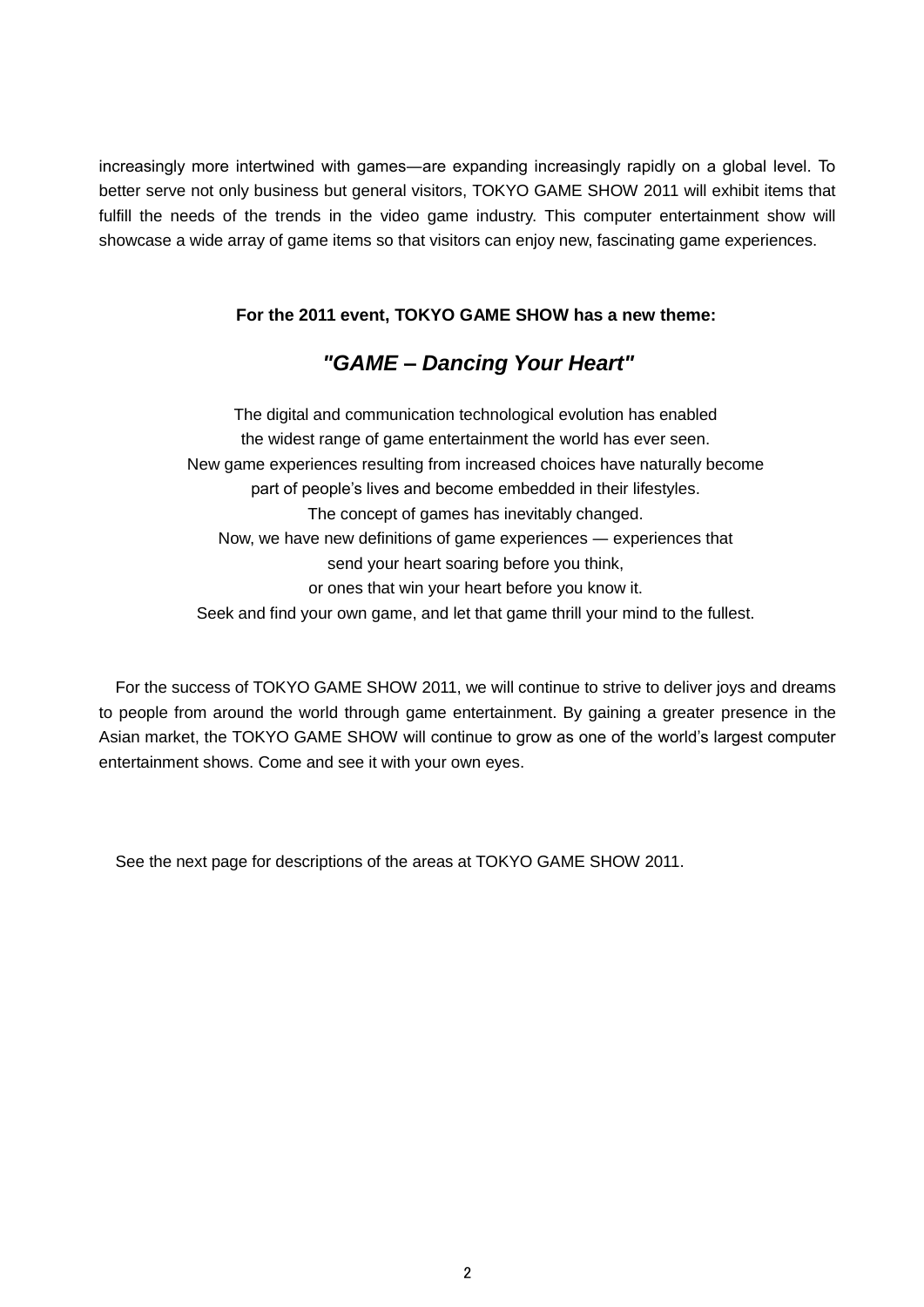#### **New areas to meet the needs of current trends in the video game industry**

As a new feature, TOKYO GAME SHOW 2011 will offer additional four exhibition area with diverse contents to accommodate the ever-accelerating advancement in network services and greater diversification of hardware, while at the same time continuing to feature highly rated business-oriented and family-designed areas from last year's show. In addition, as in previous years, we will hold TGS Forum 2011, a business-to-business keynote lecture organized by CESA and the Asian Game Business Conference (provisional title).

#### ■ **General Exhibition Area**

Provides details of digital entertainment products and services focusing on video game software.

#### ■ Merchandise Sales Area

#### **(\*Note: Related regulations have been revised)**

Designed exclusively to market video game-related products, including music CDs, DVDs and attached accessories, as well as books, magazines and other publications. \* This year, participating vendors can choose to sell either during all four days (business days and public days) or just during the two public days.



Provides descriptions of a video game school for future video game creators.

#### ■ **Family Area**

Showcases family-oriented video game software, arcade games, and video game-related items, and offers events featuring video game characters that are popular among children.

Note: (1) This area will be open only during the public days.

 (2) Entrance into this area is restricted to elementary school students and younger, as well as accompanying adults.

3





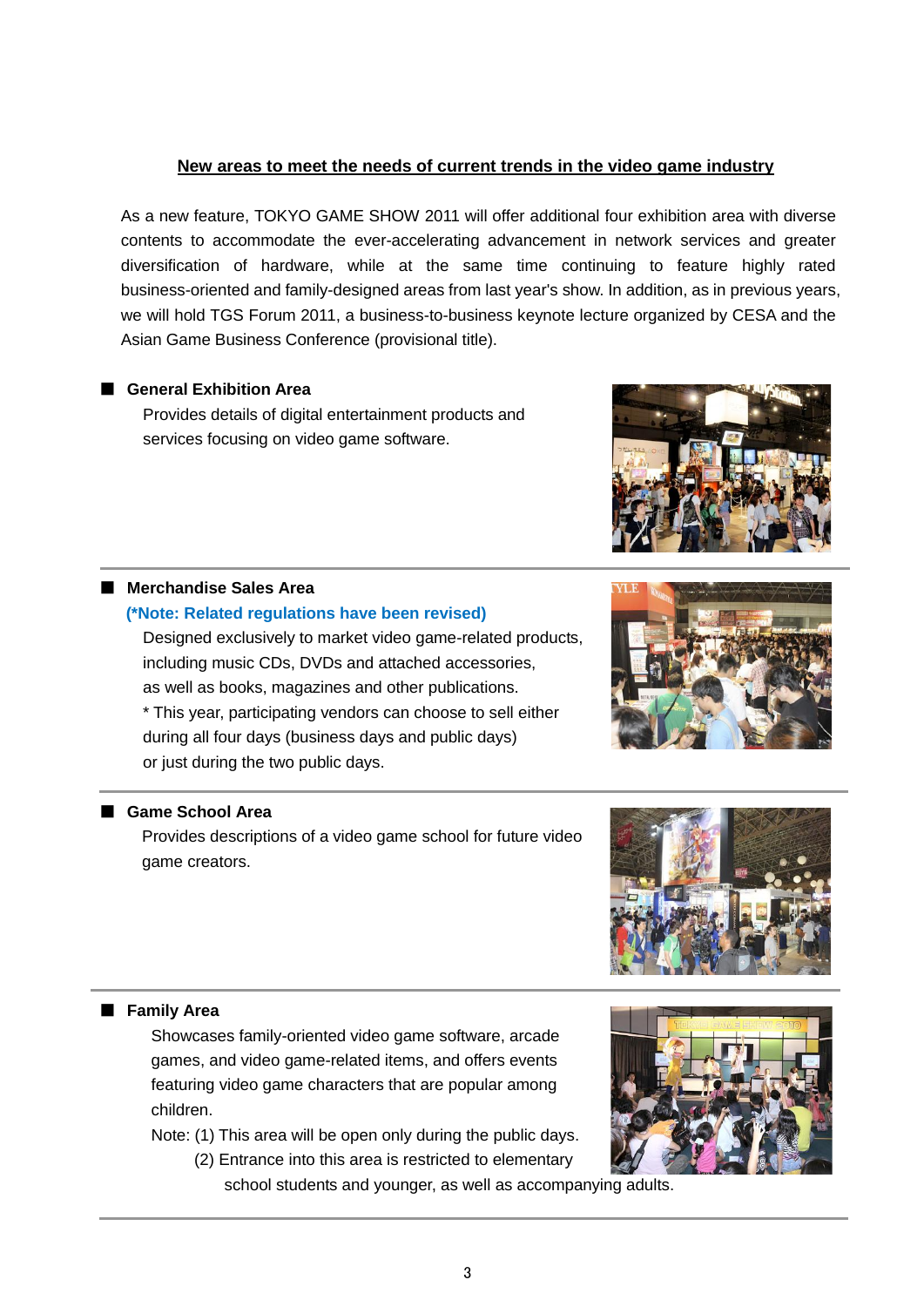#### ■ **Mobile & Social Game Area (New)**

Exhibits smart phones such as iPhone and Android phone, mobile games for cell phones or tablet PCs and social games―ones that have become increasingly more prevalent in markets.

\* The above image does not portray the actual site.

## ■ Gaming PC & Network Game Area (New) Offers details of video game environments using a computer as a platform by exhibiting different types of hardware including high-performance game computers and computer accessories, and network games such as sophisticated 3D graphic and browser games.

\* The above image does not portray the actual site.

#### ■ Game Device Area (New)

Exhibits all video game devices and related items to boost game functions. These devices and items― which include headphones, controllers, and dedicated chairs―are mainly for use with home-use video game equipment, mobile game machines and computer games.

#### **[Business-to-business Zone]**

#### ■ **Business Solution Area**

Exhibits video game items aimed at game-related companies seeking partnerships in the video game industry.

\*Note: Exhibitors can choose to exhibit either during all four days or only during Business Day.

### **Cloud Computing/Data Center Pavilion (New)**

Introduces cloud computing and data center services to support online infrastructures enabling social and network games.





\* The above image does not portray the actual site.

.



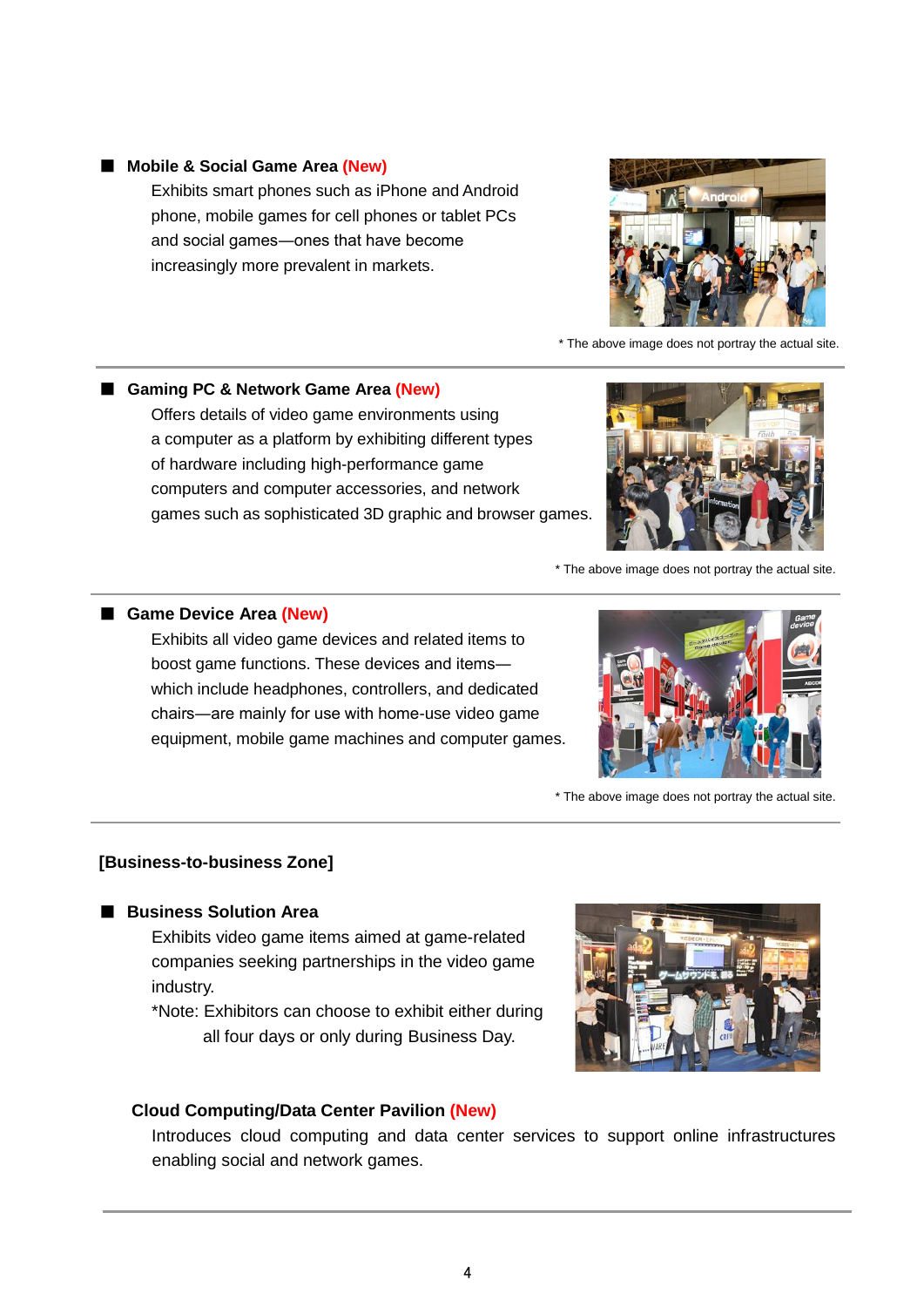#### ■ **International Career Pavilion**

Established in 2010, this pavilion provides the best matching results in terms of job requirements between video game technical experts/businesspeople seeking new employment and game makers or personnel dispatch agencies, whether in Japan or overseas.

\*Note: Exhibitors can choose to exhibit either during all four days or only during Business Day.

#### **[Scheduled Events during Business Day]**

■ Asian Game Business Conference (provisional title) Last year, this conference was held for the first time to commemorate the 20<sup>th</sup> anniversary of the TOKYO GAME SHOW, for which we received high praise and attention from visitors from other Asian countries. We will hold this international conference again, at which all the top Asian game makers meet, to expand video game business using market strategies centering on Asia.

#### ■ **TGS Forum 2011**

This conference, aimed at visitors attending during the business period who engage in video game business, discusses the latest trends in video game technologies and business operations.

#### ■ **International Business Consultation Area**

Offers business consultations regarding knowledge, expertise, and services required to smoothly run business overseas. Participating companies and visitors can receive these services free of charge at any time from oversea buyers and coordinators who have been called on by the Japan External Trade Organization (JETRO), consulting staffers advising on PR activities in overseas markets, and other staffers

suggesting potential business opportunities that best match your needs.







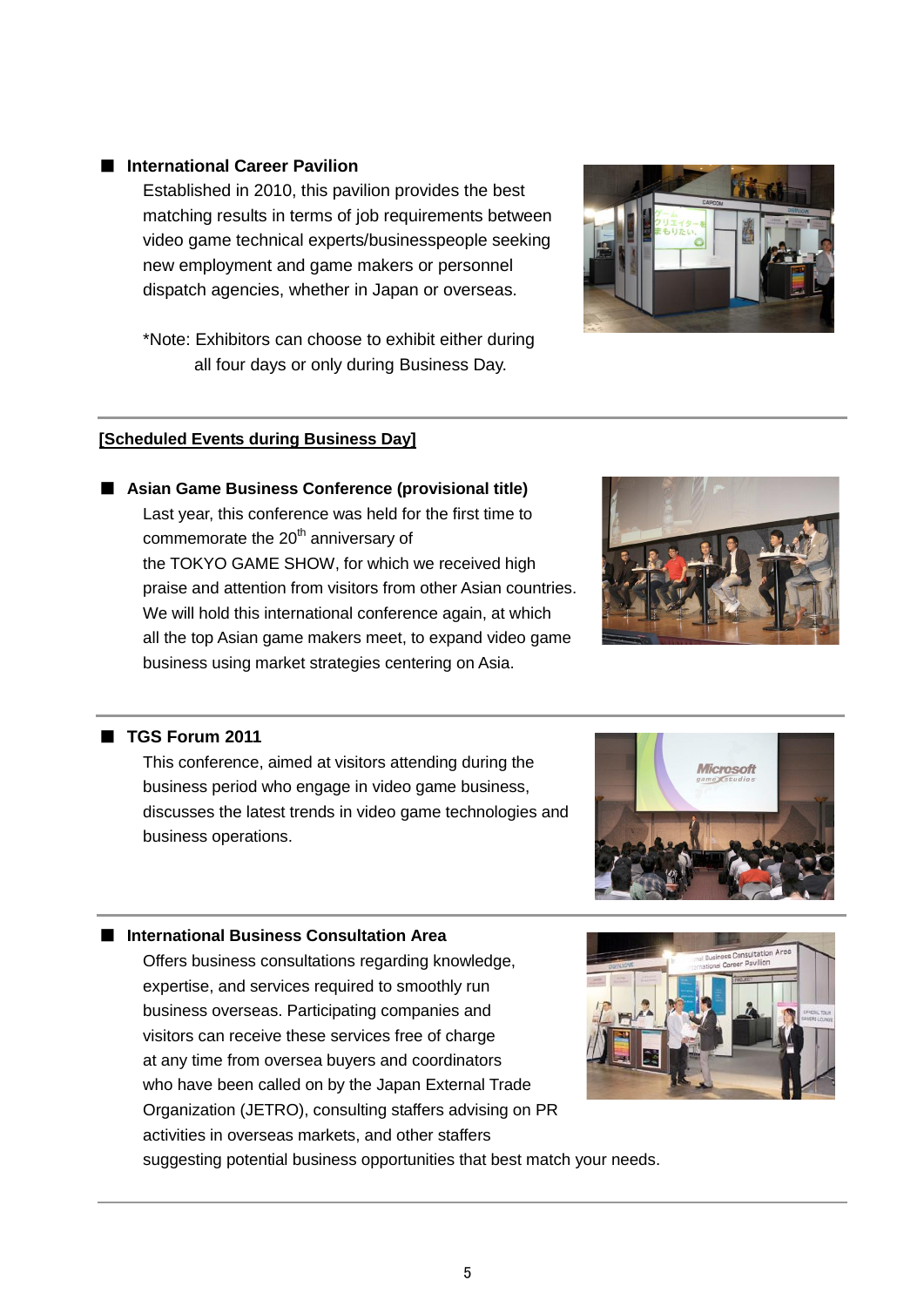#### ■ **SENSE OF WONDER NIGHT 2011**

An international festival to present ideas on game prototypes and other game items. Participants with distinguished ideas―who have been selected from around the world―will be given the chance to make a presentation before game industry people.



\*Note: The contents of the above events are current as of February 18, 2011. They may change if the situation so dictates. We will announce details and updates on the show areas through our press release materials.